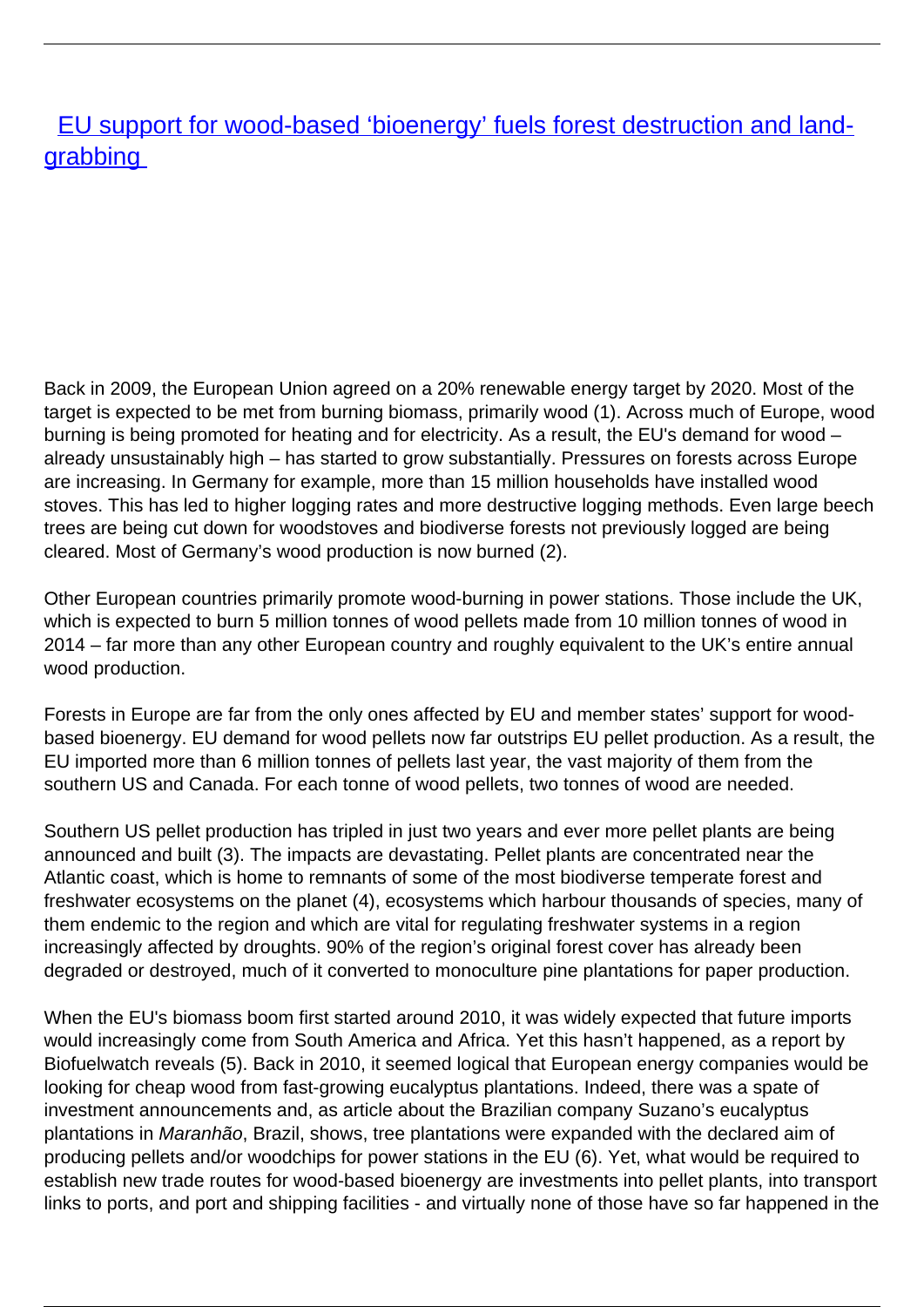global South (7). South Africa is the only African country where pellet plants – at least three of them – were built and started exporting to the EU. All of those have closed down because they were not economically viable. No Southern country, it appears, can compete with North America's pellet industry on any significant scale.

Does this mean that forests and communities in the global South are largely safe from EU biomass policies? Unfortunately, not. First of all, much of the wood extracted from forests in Europe that is being burned, and likely some of the wood imported from North America that is turned into pellets, would otherwise have been used by different industries. Those industries will have to look elsewhere for more wood. As global demand for wood increases, so do the pressures on forests and other lands which are converted to monoculture tree plantations. Secondly, companies are citing the EU's biomass demand to justify and attract investments into land-grabs. Suzano may well have believed, back in 2010, that they could viably produce pellets in Brazil and sell them to the UK, but other landgrabbers' claims appear less genuine.

Africa's largest tree plantation owner is Green Resources. The company recently merged with the Global Solidarity Forest Fund and now holds over 40,000 hectares of plantations in Mozambique, Tanzania and Uganda, with well-documented serious impacts on local communities and environments (8). Green Resources website features claims about the potential for wood pellet production for the EU – yet, no plans to invest in pellet plants have been published and references to such a 'promising' new market may well just be aimed at attracting more finance.

Another company, Miro Forestry, appears to have obtained funds via a German investment fund, claiming that they had signed a cooperation agreement to develop a pan-African woodchip biomass business which would supply the EU as well as domestic markets (9). However, nothing can be found on their or their supposed partners' websites to back this up and there are no indications of anybody building the infrastructure to produce and export such woodchips. Miro state that they have obtained long-term leases over more than 12,000 hectares of land in Ghana and Sierra Leone. They have so far planted more than 1,000 hectares, mostly with eucalyptus (10).

A very stark example of a European company justifying land-grabs with non-credible claims about biomass electricity is that of African Plantations for Sustainable Developments (APSD) – although their claims do not refer to potential exports. APSD proposes plantations in order to generate 600 MW of electricity from burning the wood in new power plants in Ghana. This would surpass the UK's biomass capacity and require many billions of dollars in investment (11). While their marketing claims look like a hoax, APSD's land grabbing activities, according to an independent land monitoring initiative, Land Matrix, are the biggest in the country. In April 2014, a Ghanaian news service reported that some 2,000 local people were being displaced by APSD in Brong Ahafo region, with the local MP warning that the region's food production and food security were under threat.

There is a precedent from EU biofuels policies: According to the NGO ActionAid, European investors had grabbed 6 million hectares of land in Africa by 2013, with the declared aim of producing biofuels for export. Yet, the EU imports virtually no biofuels from Africa. Instead, mere hype and expectations over such 'possibilities' have fuelled one of the biggest land-grabs worldwide. Something similar may now start happening as a result of the EU's misguided biomass policies.